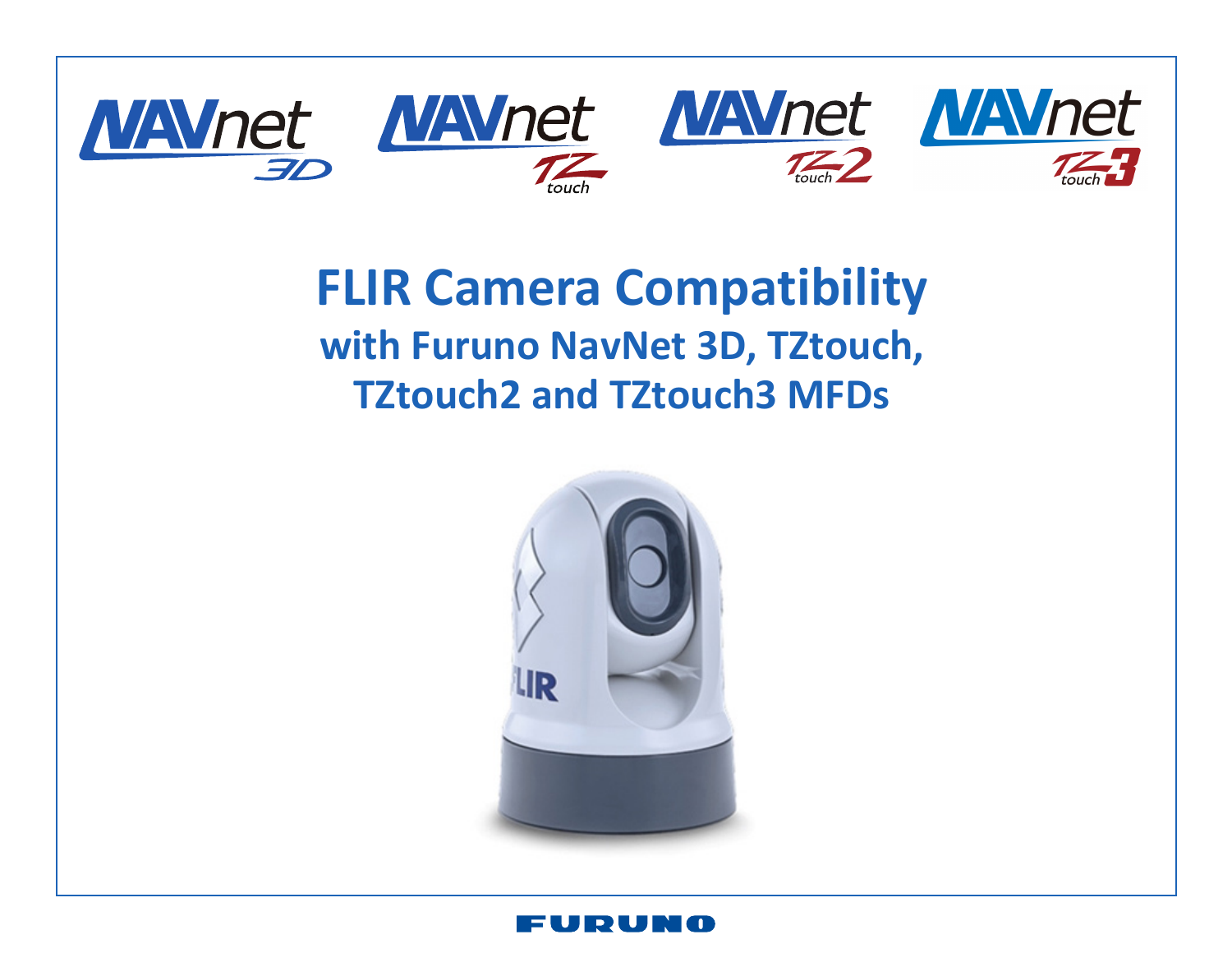## FURUNO NavNet MFD / FLIR Camera Compatibility JCU-1 and JCU-2 require a POE hub or Power Injector. JCU-3 powers by 12vdc direct or via Power Injector Compatibility is subject to change without notice

**JCU-3 software v1.04-00048 and above required to allow fixed IP addressing for the Furuno system**

## Only one FLIR camera allowed per network

| <b>MODEL</b>                                                                                       | NN3D      | <b>TZT</b> | TZT <sub>2</sub> | TZT3       | Notes:                                                                                                                                                                                                                                                                                                                                                                                                                                                               |
|----------------------------------------------------------------------------------------------------|-----------|------------|------------------|------------|----------------------------------------------------------------------------------------------------------------------------------------------------------------------------------------------------------------------------------------------------------------------------------------------------------------------------------------------------------------------------------------------------------------------------------------------------------------------|
| (Discontinued)<br>M132<br>(TZ only, no Pan only<br>320x240)<br>https://www.flir.com/products/m132/ | <b>NO</b> | <b>YES</b> | <b>YES</b>       | <b>YES</b> | TZT 6.01, TZT2 6.21 and above and any TZT3; video and steering by IP. JCU needed for<br>Parking with exception of TZT3 v2.01 or higher that can provide parking direct.<br>-Some functions not available in MFD due to no panning capability of M132.                                                                                                                                                                                                                |
| M232<br>(PTZ Unit 320 x 240)<br>https://www.flir.com/products/m232/                                | <b>NO</b> | <b>YES</b> | <b>YES</b>       | <b>YES</b> | TZT 6.01, TZT2 6.21 and above and any TZT3; video and steering by IP. JCU needed for<br>Parking with exception of TZT3 v2.01 or higher that can provide parking direct.                                                                                                                                                                                                                                                                                              |
| <b>M300C</b><br>High Definition up to 1080/30p<br>https://www.flir.com/products/m300c/             | <b>NO</b> | <b>YES</b> | <b>YES</b>       | <b>YES</b> | TZT/TZT2 and TZT3 Requires composite video with this camera. Setup as if legacy M-<br>Series with steering by network. FLIR JCU needed for Parking with exception of TZT3<br>v2.01 or higher that can provide parking direct. JCU also required for Surveillance Mode<br>function. TZT and TZT2 requires JCU for proper Color changes of video.<br>TZT3 v3 (in development) and above should support full/direct IP video connection (HD-<br>SDI is not compatible). |
| <b>MD324</b><br>(stationary with 320 x 240)<br>https://www.flir.com/products/md324/                | <b>NO</b> | <b>YES</b> | <b>YES</b>       | <b>YES</b> | No JCU required, video viewing only (no menu access, color palette or zoom without JCU)<br>except for TZT3 that offers direct pallet and zoom support.<br>Camera is stationary type without pan/tilt. The NavNet TZtouch and TZtouch2 MFDs<br>show analog camera images only.                                                                                                                                                                                        |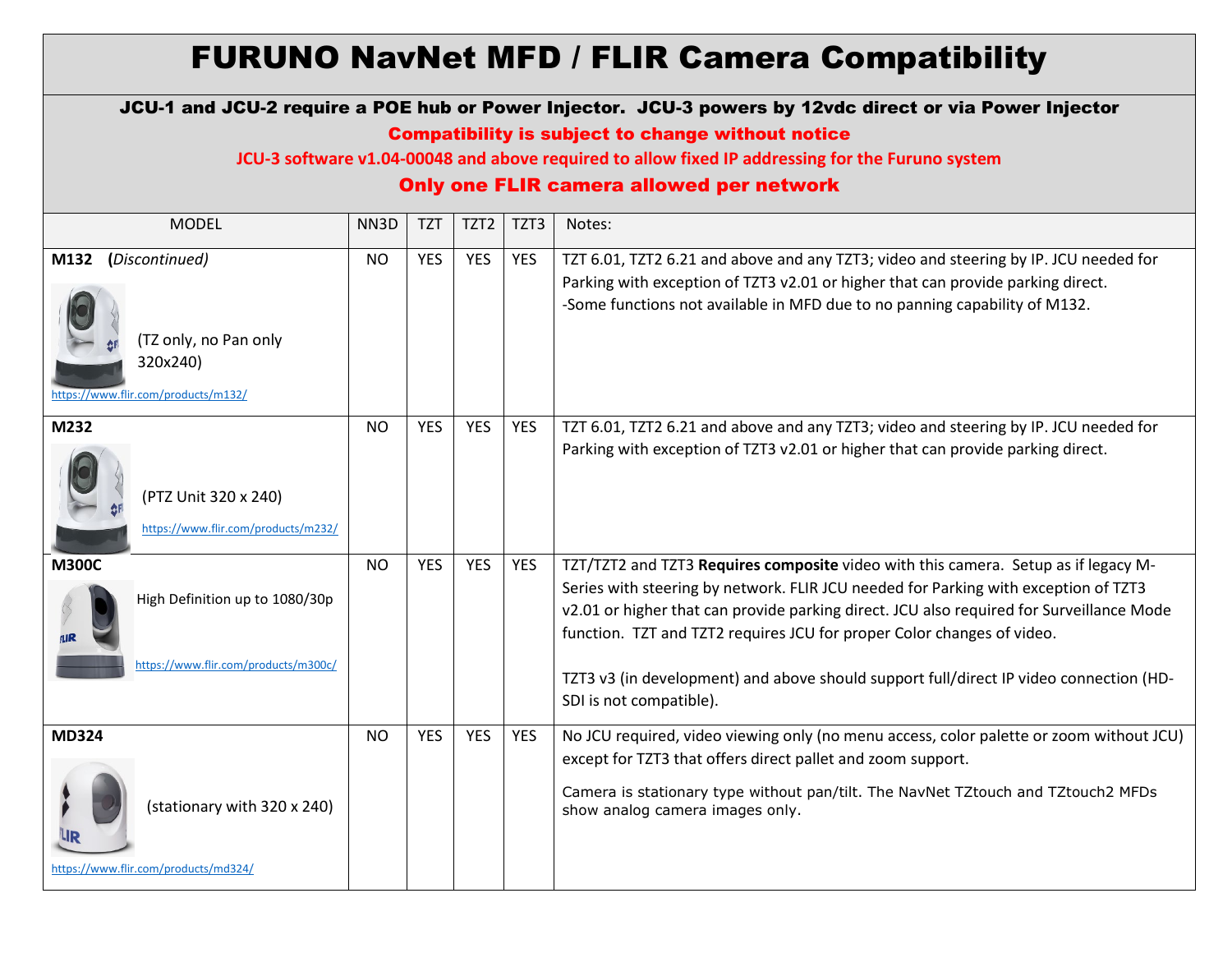| <b>MODEL</b>                                                                                 | NN3D       | <b>TZT</b> | TZT <sub>2</sub> | TZT3       | Notes:                                                                                                                                                                                                                                                                                                                        |
|----------------------------------------------------------------------------------------------|------------|------------|------------------|------------|-------------------------------------------------------------------------------------------------------------------------------------------------------------------------------------------------------------------------------------------------------------------------------------------------------------------------------|
| M324L (Discontinued)<br>https://www.flir.com/support/products/m324l                          | <b>YES</b> | <b>YES</b> | <b>YES</b>       | <b>YES</b> | When tracking targets via the MFD, JCU is not allowed to be used until the target<br>tracking has been released. (by doing a manual move on the MFD)<br>Only original two, color palettes supported<br>JCU required to Park and shutdown Camera properly with exception to TZT3 v2.01+<br>that offers direct parking control. |
| (Discontinued)<br><b>M324S</b><br>(Pan/Tilt 336x256)<br>https://www.flir.com/products/m324s/ | <b>NO</b>  | <b>YES</b> | <b>YES</b>       | <b>YES</b> | When tracking targets via the MFD, JCU is not allowed to be used until the target<br>tracking has been released. (by doing a manual move on the MFD)<br>Only original two, color palettes supported<br>JCU required to Park and shutdown Camera properly with exception to TZT3 v2.01+<br>that offers direct parking control. |
| M324CS (Discontinued)<br>(PTZ 336x256)<br>https://www.flir.com/products/m324cs/              | <b>NO</b>  | <b>YES</b> | <b>YES</b>       | <b>YES</b> | When tracking targets via the MFD, JCU is not allowed to be used until the target<br>tracking has been released. (by doing a manual move on the MFD)<br>Only original two, color palettes supported<br>JCU required to Park and shutdown Camera properly with exception to TZT3 v2.01+<br>that offers direct parking control. |
| M324XP (Discontinued)<br>https://www.flir.com/support/products/m324xp                        | <b>YES</b> | <b>YES</b> | <b>YES</b>       | <b>YES</b> | When tracking targets via the MFD, JCU is not allowed to be used until the target<br>tracking has been released. (by doing a manual move on the MFD)<br>Only original two, color palettes supported<br>JCU required to Park and shutdown Camera properly with exception to TZT3 v2.01+<br>that offers direct parking control. |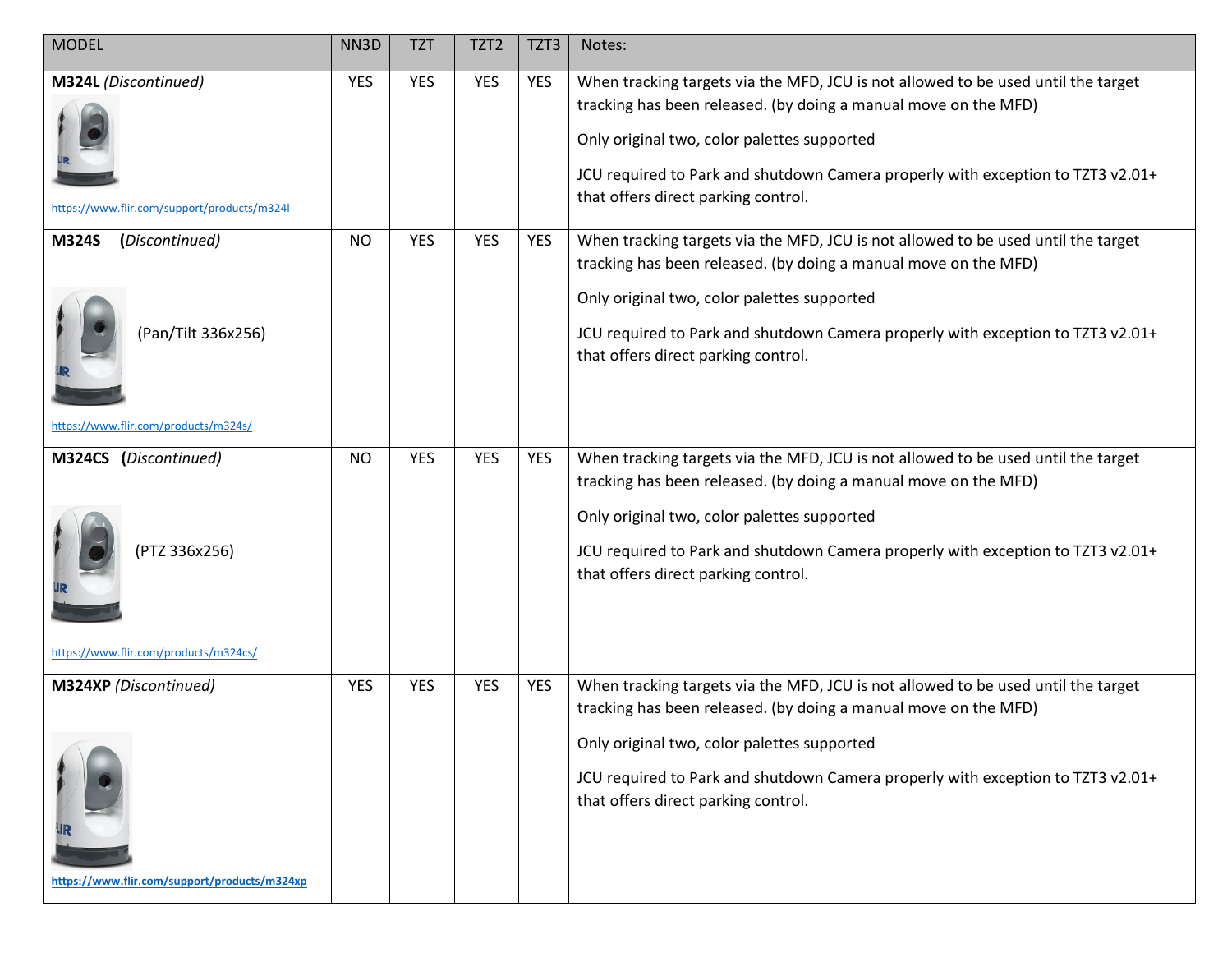| <b>MODEL</b>                                                                                                          | NN3D      | <b>TZT</b> | TZT <sub>2</sub> | TZT3       | Notes:                                                                                                                                                                                                                                                                                                                                                                                                                                                                                                                                                                                                        |
|-----------------------------------------------------------------------------------------------------------------------|-----------|------------|------------------|------------|---------------------------------------------------------------------------------------------------------------------------------------------------------------------------------------------------------------------------------------------------------------------------------------------------------------------------------------------------------------------------------------------------------------------------------------------------------------------------------------------------------------------------------------------------------------------------------------------------------------|
| M332<br>Pan/Tilt<br>320 x 256 VOx Microbolometer<br>https://www.flir.com/products/m332/                               | <b>NO</b> | <b>YES</b> | <b>YES</b>       | <b>YES</b> | TZT/TZT2 and TZT3 v1 Requires composite video. Setup as if legacy M-Series with<br>steering by network. FLIR JCU required for parking operations with exception to TZT3<br>v2.01 that can provide parking direct. TZT also requires JCU for Surveillance Mode. TZT<br>and TZT2 requires JCU for proper Color changes of video.<br>TZT3 v2 and above can support direct/full IP video connection. HD-SDI is not<br>compatible                                                                                                                                                                                  |
| M364<br>Pan/Tilt<br>640 x 512 VOx Microbolometer<br>https://www.flir.com/products/m364/                               | <b>NO</b> | <b>YES</b> | <b>YES</b>       | <b>YES</b> | TZT/TZT2 and TZT3 v1 Requires composite video. Setup as if legacy M-Series with<br>steering by network. FLIR JCU required for parking operations with exception to TZT3<br>that can provide parking direct. TZT also requires JCU for Surveillance Mode. TZT and<br>TZT2 requires JCU for proper Color changes of video.<br>TZT3 v2 and above can support direct IP video connection. HD-SDI is not compatible                                                                                                                                                                                                |
| M364C<br>Pan/Tilt<br>640 x 512 VOx Microbolometer<br>https://www.flir.com/products/m364c/                             | <b>NO</b> | <b>YES</b> | <b>YES</b>       | <b>YES</b> | TZT/TZT2 and TZT3 v1 Requires composite video. Setup as if legacy M-Series with<br>steering by network. FLIR JCU required for parking operations with exception to TZT3<br>that can provide parking direct. TZT also requires JCU for Surveillance Mode. TZT and<br>TZT2 requires JCU for proper Color changes of video.<br>TZT3 v2 and above can support direct IP video connection. JCU highly recommended<br>and required for MSX and CTV modes. HD-SDI is not compatible                                                                                                                                  |
| <b>M364CLR</b><br>Pan/Tilt<br>640 x 512 VOx Microbolometer<br>https://www.flir.com/products/m364c-lr/                 | <b>NO</b> | <b>YES</b> | <b>YES</b>       | <b>YES</b> | TZT/TZT2 and TZT3 v1 Requires composite video. Setup as if legacy M-Series with<br>steering by network. FLIR JCU required for parking operations with exception to TZT3<br>that can provide parking direct. TZT also requires JCU for Surveillance Mode. TZT and<br>TZT2 requires JCU for proper Color changes of video.<br>TZT3 v2 and above can support direct IP video connection.<br>JCU highly recommended and required for MSX and CTV modes. HD-SDI is not<br>compatible                                                                                                                               |
| M400<br>Pan/Tilt<br>640 x 512 VOx Microbolometer<br>(PTZ: 30x zoom<br>640x480)<br>https://www.flir.com/products/m400/ | <b>NO</b> | <b>YES</b> | <b>YES</b>       | <b>YES</b> | Ensure Camera has v3.0.1 or better. When tracking targets via the MFD, JCU is not<br>allowed to be used until the target tracking has been released. (by doing a manual<br>move on the MFD). Switching of Visible/Thermal and Zoom feature only usable with<br>TZTv6.01, TZT2 6.21 and above (can still be done via the JCU).<br>TZT/TZT2 and TZT3 v1 Requires composite video. Steering by network. FLIR JCU<br>required for Tilt and parking operations with exception to TZT3 that can provide<br>parking direct.<br>TZT3 v2 and above can support direct IP video connection.<br>HD-SDI is not compatible |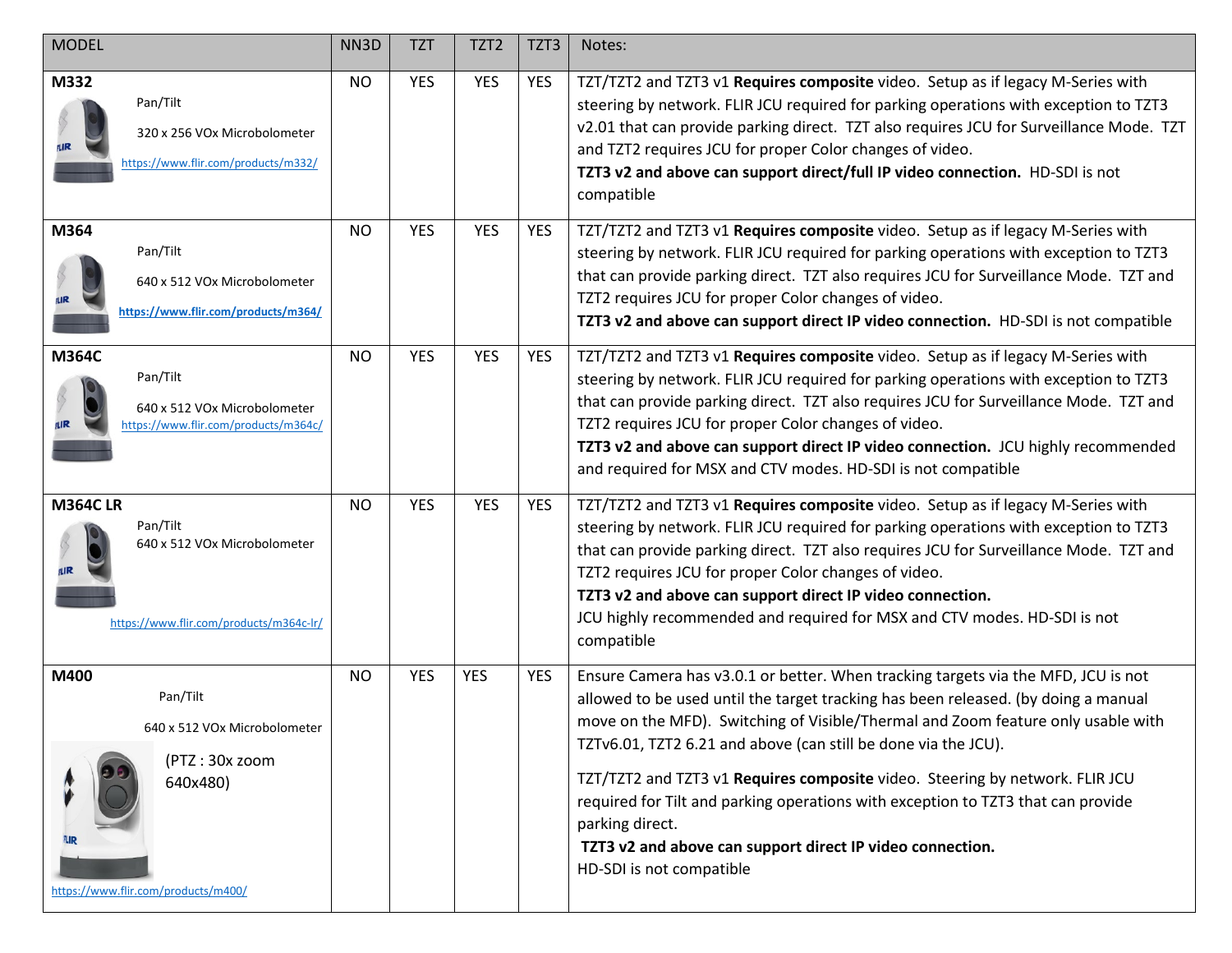| <b>MODEL</b>                                                                                                                                       | NN3D       | <b>TZT</b> | TZT <sub>2</sub> | TZT3       | Notes:                                                                                                                                                                                                                                                                                                                                                                                                                                                                                                                                                                                                                                                                                                                                                                                                                                     |
|----------------------------------------------------------------------------------------------------------------------------------------------------|------------|------------|------------------|------------|--------------------------------------------------------------------------------------------------------------------------------------------------------------------------------------------------------------------------------------------------------------------------------------------------------------------------------------------------------------------------------------------------------------------------------------------------------------------------------------------------------------------------------------------------------------------------------------------------------------------------------------------------------------------------------------------------------------------------------------------------------------------------------------------------------------------------------------------|
| <b>M400XR</b><br>Pan/Tilt<br>640 x 512 VOx Microbolometer<br>(PTZ: 30x zoom 1080P with<br>640x480 thermal<br>https://www.flir.com/products/m400xr/ | <b>NO</b>  | Mostly     | Mostly           | Mostly     | Ensure Camera has v3.0.1 or better. When tracking targets via the MFD, JCU is not<br>allowed to be used until the target tracking has been released. (by doing a manual<br>move on the MFD). Switching of Visible/Thermal and Zoom feature only usable<br>with TZTv6.01, TZT2 6.21 and above (can still be done via the JCU).<br>TZT/TZT2 and TZT3 v1 Requires composite video. Steering by network. FLIR JCU<br>required for Tilt and parking operations with exception to TZT3 that can provide<br>parking direct.<br>TZT3 v2 and above can support direct IP video connection.<br>HD-SDI is not compatible                                                                                                                                                                                                                              |
| M500<br>(PTZ: 30x zoom 640x512)<br>https://www.flir.com/products/m500/                                                                             | <b>NO</b>  | Mostly     | Mostly           | Mostly     | This Camera has yet to be tested but expected to work much like the M400<br>If you attempt to test or use this camera with your Furuno unit, please contact the<br>Light Marine Service Manager for personalized support.<br>Ensure Camera has v3.0.1 or better. When tracking targets via the MFD, JCU is not<br>allowed to be used until the target tracking has been released. (by doing a manual<br>move on the MFD). Switching of Visible/Thermal and Zoom feature only usable<br>with TZTv6.01, TZT2 6.21 and above (can still be done via the JCU).<br>TZT/TZT2 and TZT3 v1 Requires composite video. Steering by network. FLIR JCU<br>required for Tilt and parking operations with exception to TZT3 that can provide<br>parking direct.<br>TZT3 v2 and above can support direct IP video connection.<br>HD-SDI is not compatible |
| M612L (Discontinued)<br>https://www.flir.com/support/products/m612l                                                                                | <b>YES</b> | <b>YES</b> | <b>YES</b>       | <b>YES</b> | JCU required to Park and shutdown Camera properly with exception to TZT3 v2.01+<br>that can provide parking direct.                                                                                                                                                                                                                                                                                                                                                                                                                                                                                                                                                                                                                                                                                                                        |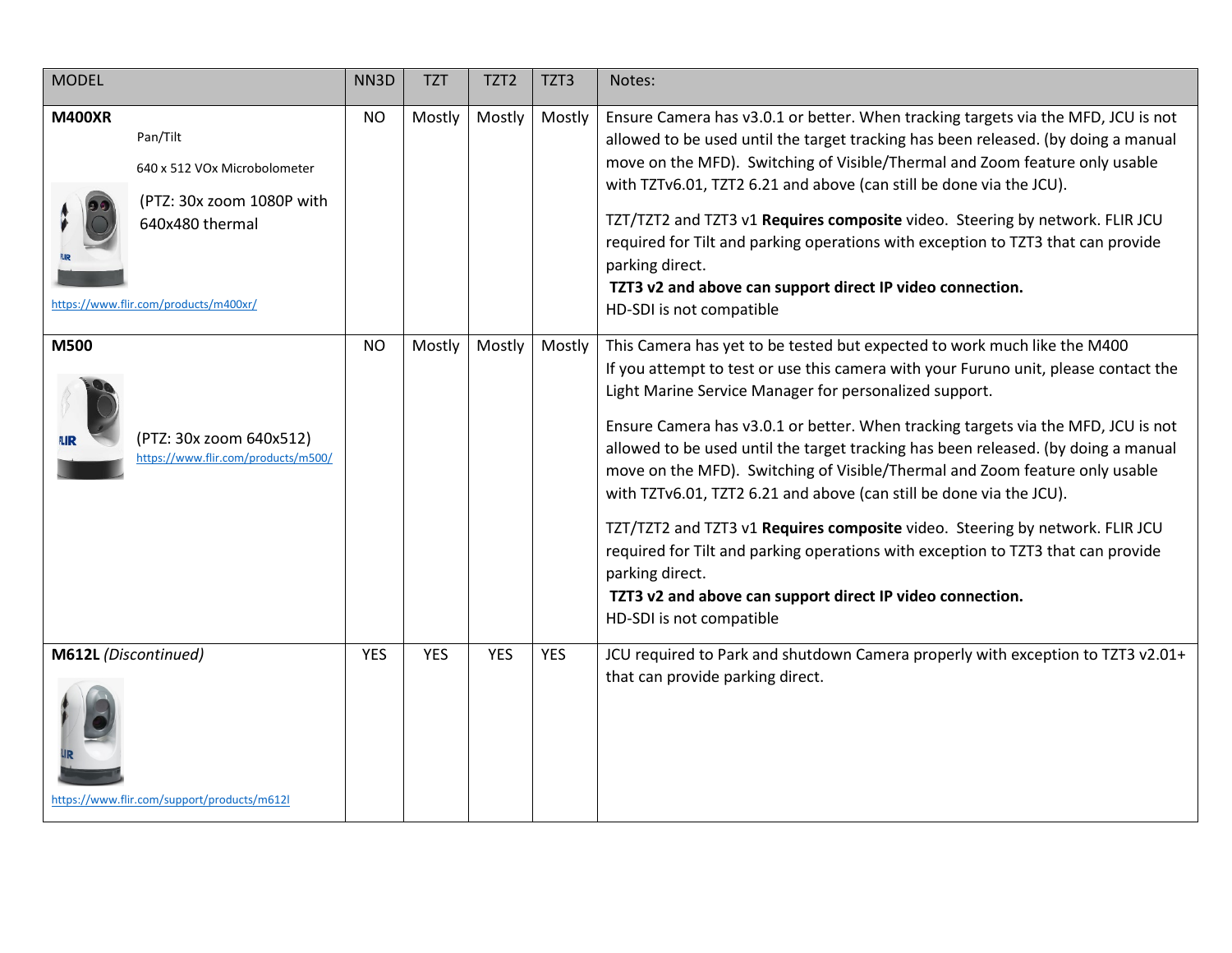| <b>MODEL</b>                                                                    | NN3D       | <b>TZT</b> | TZT <sub>2</sub> | TZT3       | Notes:                                                                                                                                                                                                                                                                                                              |
|---------------------------------------------------------------------------------|------------|------------|------------------|------------|---------------------------------------------------------------------------------------------------------------------------------------------------------------------------------------------------------------------------------------------------------------------------------------------------------------------|
| M617CS (Discontinued)<br>(PTZ 640x480)<br>https://www.flir.com/products/m617cs/ | <b>NO</b>  | <b>YES</b> | <b>YES</b>       | <b>YES</b> | When tracking targets via the MFD, JCU is not allowed to be used until the target<br>tracking has been released. (by doing a manual move on the MFD)<br>Only original two, color palettes supported<br>JCU required to Park and shutdown Camera properly with exception to TZT3 that can<br>provide parking direct. |
| M618CS (Discontinued)<br>https://www.flir.com/support/products/m618cs           | <b>NO</b>  | <b>YES</b> | <b>YES</b>       | <b>YES</b> | When tracking targets via the MFD, JCU is not allowed to be used until the target<br>tracking has been released. (by doing a manual move on the MFD)<br>JCU required to Park and shutdown Camera properly with exception to TZT3 that can<br>provide parking direct.                                                |
| <b>MD625</b><br>(Stationary<br>640x480)<br>https://www.flir.com/products/md625/ | <b>NO</b>  | <b>YES</b> | <b>YES</b>       | <b>YES</b> | Zoom feature only usable with TZTv6.01 and TZT2 6.21 and above along with TZT3.<br>JCU recommended for zoom levels.<br>Cameras is stationary type without pan/tilt. The NavNet TZtouch and TZtouch2 MFDs<br>show analog camera images only.                                                                         |
| M625L (Discontinued)<br>https://www.flir.com/support/products/m6251             | <b>YES</b> | <b>YES</b> | YES              | <b>YES</b> | JCU required to Park and shutdown Camera properly with exception to TZT3 that can<br>provide parking direct.                                                                                                                                                                                                        |
|                                                                                 |            |            |                  |            |                                                                                                                                                                                                                                                                                                                     |